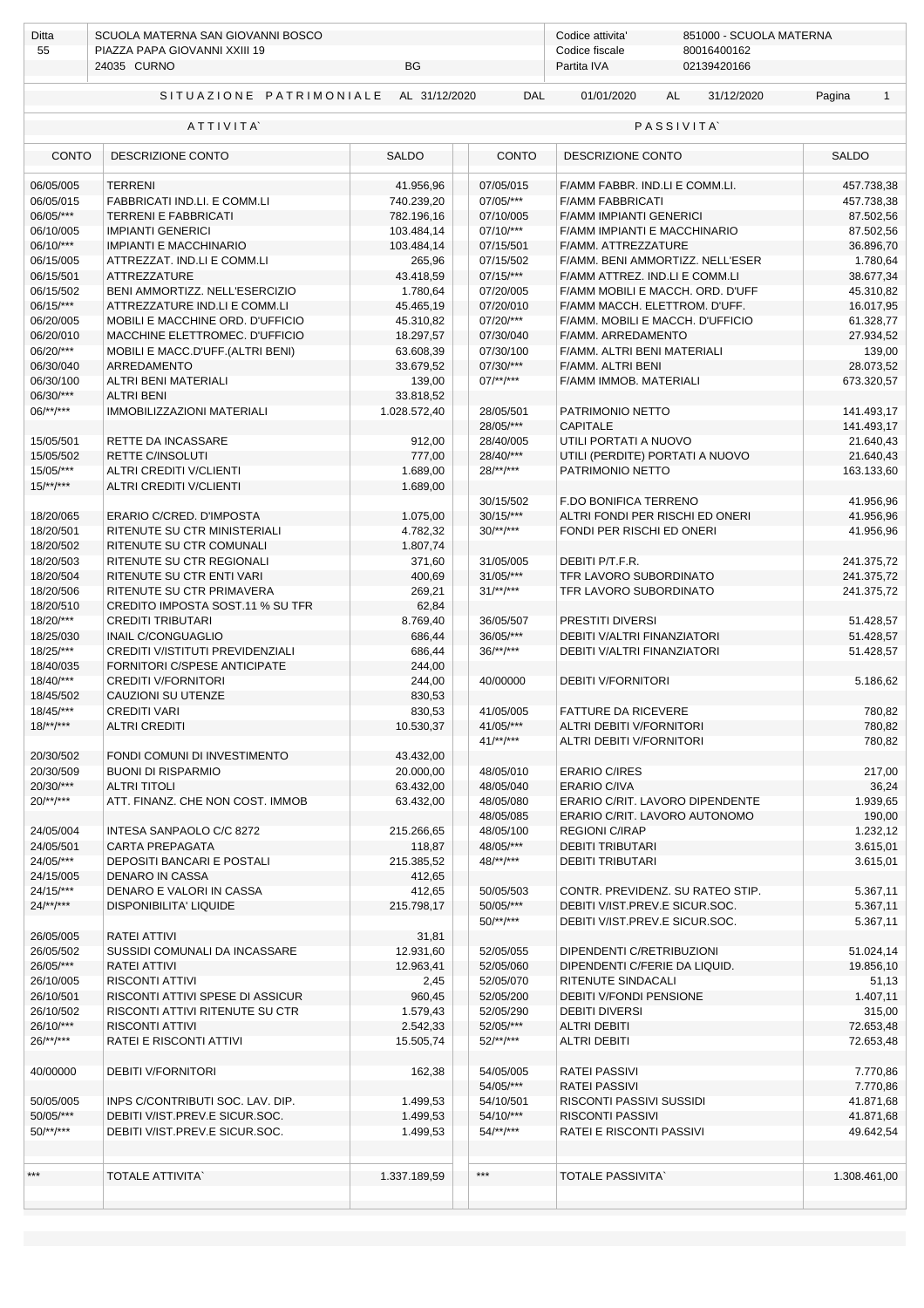| <b>Ditta</b> | SCUOLA MATERNA SAN GIOVANNI BOSCO     |              |  |                | Codice attivita'   | 851000 - SCUOLA MATERNA |            |              |              |
|--------------|---------------------------------------|--------------|--|----------------|--------------------|-------------------------|------------|--------------|--------------|
| 55           | PIAZZA PAPA GIOVANNI XXIII 19         |              |  | Codice fiscale | 80016400162        |                         |            |              |              |
|              | 24035 CURNO                           | <b>BG</b>    |  |                | Partita IVA        | 02139420166             |            |              |              |
|              |                                       |              |  |                |                    |                         |            |              |              |
|              | SITUAZIONE PATRIMONIALE AL 31/12/2020 |              |  | DAL            | 01/01/2020         | AL                      | 31/12/2020 | Pagina       | 2            |
|              |                                       |              |  |                |                    |                         |            |              |              |
| ATTIVITA     |                                       |              |  |                | <b>PASSIVITA</b>   |                         |            |              |              |
|              |                                       |              |  |                |                    |                         |            |              |              |
| CONTO        | DESCRIZIONE CONTO                     | <b>SALDO</b> |  | <b>CONTO</b>   | DESCRIZIONE CONTO  |                         |            | <b>SALDO</b> |              |
|              |                                       |              |  |                |                    |                         |            |              |              |
|              |                                       |              |  | ****           | UTILE DI ESERCIZIO |                         |            |              | 28.728,59    |
| *****        | <b>TOTALE A PAREGGIO</b>              | 1.337.189,59 |  | *****          | TOTALE A PAREGGIO  |                         |            |              | 1.337.189,59 |
|              |                                       |              |  |                |                    |                         |            |              |              |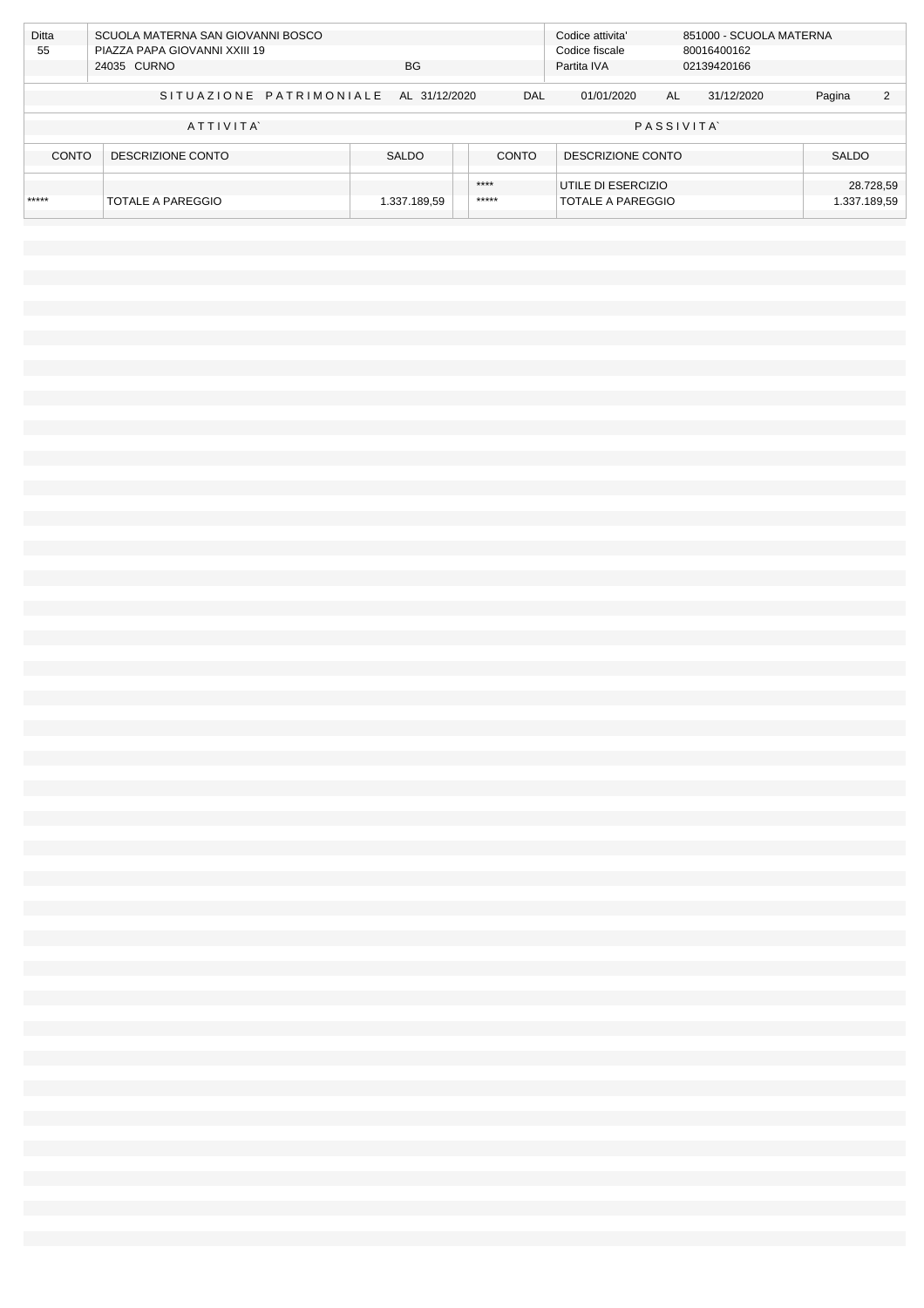| Ditta<br>55            | SCUOLA MATERNA SAN GIOVANNI BOSCO<br>PIAZZA PAPA GIOVANNI XXIII 19<br>BG<br>24035 CURNO |                        |                        | Codice attivita'<br>851000 - SCUOLA MATERNA<br>80016400162<br>Codice fiscale<br>Partita IVA<br>02139420166 |                         |  |  |  |
|------------------------|-----------------------------------------------------------------------------------------|------------------------|------------------------|------------------------------------------------------------------------------------------------------------|-------------------------|--|--|--|
|                        |                                                                                         |                        |                        |                                                                                                            |                         |  |  |  |
|                        | SITUAZIONE ECONOMICA                                                                    | AL 31/12/2020          | DAL                    | 01/01/2020<br>AL<br>31/12/2020                                                                             | Pagina<br>3             |  |  |  |
|                        | COSTI, SPESE E PERDITE                                                                  |                        |                        | RICAVI E PROFITTI                                                                                          |                         |  |  |  |
| <b>CONTO</b>           | DESCRIZIONE CONTO                                                                       | <b>SALDO</b>           | <b>CONTO</b>           | DESCRIZIONE CONTO                                                                                          | <b>SALDO</b>            |  |  |  |
| 66/25/005              | <b>MERCI C/ACQUISTI</b>                                                                 | 23.128,06              | 58/10/005              | RICAVI PER PRESTAZ. DI SERVIZI                                                                             | 214.063,50              |  |  |  |
| 66/25/501<br>66/25/502 | ACQUISTI MAT. DIDATTICO E GIOCHI<br>ACQUISTI MATERIALE PER CUCINA                       | 4.514,91<br>295,01     | 58/10/501<br>58/10/502 | RICAVI PER PREST. SERV. NIDO<br>RICAVI PER PREST. SERV.PRIMAVERA                                           | 123.679,58<br>48.583,20 |  |  |  |
| 66/25/***              | <b>MERCI</b>                                                                            | 27.937,98              | 58/10/513              | <b>INTEGRAZIONI RETTE</b>                                                                                  | 40.781,45               |  |  |  |
| 66/30/005              | MAT.MANUT.NON STRETT.CORR.AI RIC                                                        | 19,46                  | 58/10/***              | RICAVI DELLE PRESTAZ. - IMPRESE                                                                            | 427.107,73              |  |  |  |
| 66/30/015              | MATERIALE DI PULIZIA                                                                    | 3.053,35               | $58$ /**/***           | <b>RICAVI</b>                                                                                              | 427.107,73              |  |  |  |
| 66/30/017              | PRODOTTI SANIF.E DISP.PROT.INDIV                                                        | 5.627,74               |                        |                                                                                                            |                         |  |  |  |
| 66/30/025              | CANCELLERIA                                                                             | 2.135,63               | 64/05/100              | ABBUONI/ARROT. ATTIVI IMP.                                                                                 | 33,16                   |  |  |  |
| 66/30/045<br>66/30/055 | INDUMENTI DI LAVORO<br>SPESE ACCESSORIE SU ACQUISTI                                     | 271,59<br>44,56        | 64/05/101<br>64/05/155 | SCONTI ATTIVI IMP.<br>PROVENTI PER LIBERALITA'                                                             | 19,02<br>5.921,78       |  |  |  |
| 66/30/491              | ALTRI ACQUISTI INDEDUCIBILI                                                             | 700,44                 | 64/05/513              | <b>RIMBORSI VARI</b>                                                                                       | 0,67                    |  |  |  |
| 66/30/501              | MATERIALE DI CONSUMO                                                                    | 6.469,83               | 64/05/***              | <b>ALTRI RICAVI E PROVENTI</b>                                                                             | 5.974,63                |  |  |  |
| 66/30/502              | ACOUISTI LIBRI E PUBBLICAZIONI                                                          | 20,13                  | 64/10/501              | <b>SUSSIDI MINISTERIALI</b>                                                                                | 103.927,67              |  |  |  |
| 66/30/504              | ACQ. MATERIALE 626 D.LGS 81/08                                                          | 123,06                 | 64/10/502              | <b>SUSSIDI COMUNALI</b>                                                                                    | 11.727,12               |  |  |  |
| 66/30/***              | <b>ALTRI ACQUISTI</b>                                                                   | 18.465,79              | 64/10/503              | SUSSIDI COMUNALI NIDO                                                                                      | 11.900,71               |  |  |  |
| $66$ /**/***           | COSTI P/MAT.PRI, SUSS., CON.E MER.                                                      | 46.403,77              | 64/10/504              | <b>SUSSIDI REGIONALI</b>                                                                                   | 9.290,03                |  |  |  |
|                        |                                                                                         |                        | 64/10/505              | <b>SUSSIDI ENTI VARI</b>                                                                                   | 727,14                  |  |  |  |
| 68/05/025              | <b>ENERGIA ELETTRICA</b>                                                                | 6.108,55               | 64/10/506              | SUSSIDI ENTI VARI NIDO                                                                                     | 9.289,88                |  |  |  |
| 68/05/040              | <b>GAS RISCALDAMENTO</b>                                                                | 11.635,27              | 64/10/507              | SUSSIDI SEZIONE PRIMAVERA                                                                                  | 6.730,19                |  |  |  |
| 68/05/045<br>68/05/052 | <b>ACQUA</b><br>CANONE DI MANUTENZIONE PERIODICA                                        | 443,42<br>3.624,54     | 64/10/513<br>64/10/514 | SUSSIDIO LEGGE 65/17 0 - 6<br>CONTRIBUTI C/ESERC NON TASSABILI                                             | 27.939,04<br>1.075,00   |  |  |  |
| 68/05/055              | MANUT.E RIPARAZ.BENI PROPRI 5%                                                          | 11.492,88              | 64/10/515              | SUSSIDI MINISTERIALI NO TAX                                                                                | 16.228,67               |  |  |  |
| 68/05/125              | ASSICURAZ. NON OBBLIGATORIE                                                             | 1.587,57               | $64/10/***$            | CONTRIBUTO IN CONTO ESERCIZIO                                                                              | 198.835,45              |  |  |  |
| 68/05/132              | SERVIZI DI PULIZIA                                                                      | 872,31                 | 64/15/503              | EROGAZIONE QUOTE 5 PER MILLE                                                                               | 2.825,68                |  |  |  |
| 68/05/160              | COMPENSI SINDACI-PROFESSIONISTI                                                         | 1.268,80               | $64/15$ /***           | CONTRIBUTI IN CONTO CAPITALE                                                                               | 2.825,68                |  |  |  |
| 68/05/184              | COMPENSI LAV.OCCAS.ATTIN.ATTIV.                                                         | 107,25                 | $64$ /**/***           | ALTRI RICAVI E PROVENTI                                                                                    | 207.635,76              |  |  |  |
| 68/05/265              | COMP.PROF.NON DIR.AFFER.ATTIVITA                                                        | 407,98                 |                        |                                                                                                            |                         |  |  |  |
| 68/05/320              | SPESE TELEFONICHE                                                                       | 3.723,23               |                        |                                                                                                            |                         |  |  |  |
| 68/05/325<br>68/05/330 | <b>SPESE CELLULARI</b><br>SPESE POSTALI E DI AFFRANCATURA                               | 22,69<br>6,50          |                        |                                                                                                            |                         |  |  |  |
| 68/05/340              | SPESE DI RAPPRESENTANZA DEDUCIB.                                                        | 30,00                  |                        |                                                                                                            |                         |  |  |  |
| 68/05/370              | <b>ONERI BANCARI</b>                                                                    | 5.912,65               |                        |                                                                                                            |                         |  |  |  |
| 68/05/407              | ALTRI COSTI PER SERVIZI                                                                 | 500,00                 |                        |                                                                                                            |                         |  |  |  |
| 68/05/501              | ASSISTENZA SCOLASTICA                                                                   | 4.834,00               |                        |                                                                                                            |                         |  |  |  |
| 68/05/511              | ASSISTENZE E CONSULENZE TECNICHE                                                        | 244,00                 |                        |                                                                                                            |                         |  |  |  |
| 68/05/512              | CONSULENZA AMMINISTRATIVA                                                               | 13.915,08              |                        |                                                                                                            |                         |  |  |  |
| 68/05/513              | PRESTAZIONI TECNICHE                                                                    | 122,00                 |                        |                                                                                                            |                         |  |  |  |
| 68/05/514<br>68/05/515 | SPESE 626 D.LGS 81/08                                                                   | 4.196,22               |                        |                                                                                                            |                         |  |  |  |
| 68/05/516              | SPESE AGGIORNAMENTO PROFESSIONAL<br>SPESE PER TRASPORTO ALUNNI                          | 100,00<br>330,00       |                        |                                                                                                            |                         |  |  |  |
| 68/05/520              | RIMBORSO SPESE A PROFESSIONISTI                                                         | 38,02                  |                        |                                                                                                            |                         |  |  |  |
| 68/05/***              | <b>COSTI PER SERVIZI</b>                                                                | 71.522,96              |                        |                                                                                                            |                         |  |  |  |
| $68$ /**/***           | <b>COSTI PER SERVIZI</b>                                                                | 71.522,96              |                        |                                                                                                            |                         |  |  |  |
|                        |                                                                                         |                        |                        |                                                                                                            |                         |  |  |  |
| 72/05/010              | SALARI E STIPENDI                                                                       | 137.535,21             |                        |                                                                                                            |                         |  |  |  |
| 72/05/501              | SALARI E STIPENDI NIDO                                                                  | 104.228,79             |                        |                                                                                                            |                         |  |  |  |
| 72/05/502<br>72/05/513 | SALARI E STIPENDI PROMISCUO<br>SALARI E STIPENDI PRIMAVERA                              | 53.289,21<br>37.904,86 |                        |                                                                                                            |                         |  |  |  |
| 72/05/***              | SALARI E STIPENDI                                                                       | 332.958,07             |                        |                                                                                                            |                         |  |  |  |
| 72/15/005              | <b>ONERI SOCIALI INPS</b>                                                               | 30.028,78              |                        |                                                                                                            |                         |  |  |  |
| 72/15/025              | <b>ONERI SOCIALI INAIL</b>                                                              | 1.789,26               |                        |                                                                                                            |                         |  |  |  |
| 72/15/502              | ONERI SOCIALI INPS NIDO                                                                 | 19.664,04              |                        |                                                                                                            |                         |  |  |  |
| 72/15/503              | ONERI SOCIALI INPS PROMISCUO                                                            | 11.366,53              |                        |                                                                                                            |                         |  |  |  |
| 72/15/517              | ONERI SOCIALI PRIMAVERA                                                                 | 6.931,81               |                        |                                                                                                            |                         |  |  |  |
| 72/15/***              | <b>ONERI SOCIALI</b>                                                                    | 69.780,42              |                        |                                                                                                            |                         |  |  |  |
| 72/20/005<br>72/20/008 | TFR<br>TFR A FONDI PENSIONE (-50 DIP.)                                                  | 12.865,82<br>1.163,01  |                        |                                                                                                            |                         |  |  |  |
| 72/20/501              | <b>TFR LIQUIDATO</b>                                                                    | 1.876,87               |                        |                                                                                                            |                         |  |  |  |
| 72/20/502              | TFR NIDO                                                                                | 7.568,41               |                        |                                                                                                            |                         |  |  |  |
| 72/20/503              | <b>TFR PROMISCUO</b>                                                                    | 1.529,65               |                        |                                                                                                            |                         |  |  |  |
| 72/20/504              | TFR PRIMAVERA                                                                           | 4.737,62               |                        |                                                                                                            |                         |  |  |  |
| 72/20/505              | TFR LIQUIDATO NIDO                                                                      | 889,89                 |                        |                                                                                                            |                         |  |  |  |
| 72/20/506              | TFR LIQUIDATO PROMISCUO                                                                 | 28,02                  |                        |                                                                                                            |                         |  |  |  |
| 72/20/508              | TFR FDI PENS(-50 DIP) NIDO                                                              | 3.858,73               |                        |                                                                                                            |                         |  |  |  |
| 72/20/509<br>72/20/*** | TFR FDI PENS(-50 DIP) PROMISCUO<br>TRATTAMENTO FINE RAPPORTO                            | 3.414,64               |                        |                                                                                                            |                         |  |  |  |
| 72/30/045              | COSTI SOST.P/GENER. DEI DIPEND.                                                         | 37.932,66<br>3.000,00  |                        |                                                                                                            |                         |  |  |  |
|                        |                                                                                         |                        |                        |                                                                                                            |                         |  |  |  |
|                        |                                                                                         |                        |                        |                                                                                                            |                         |  |  |  |